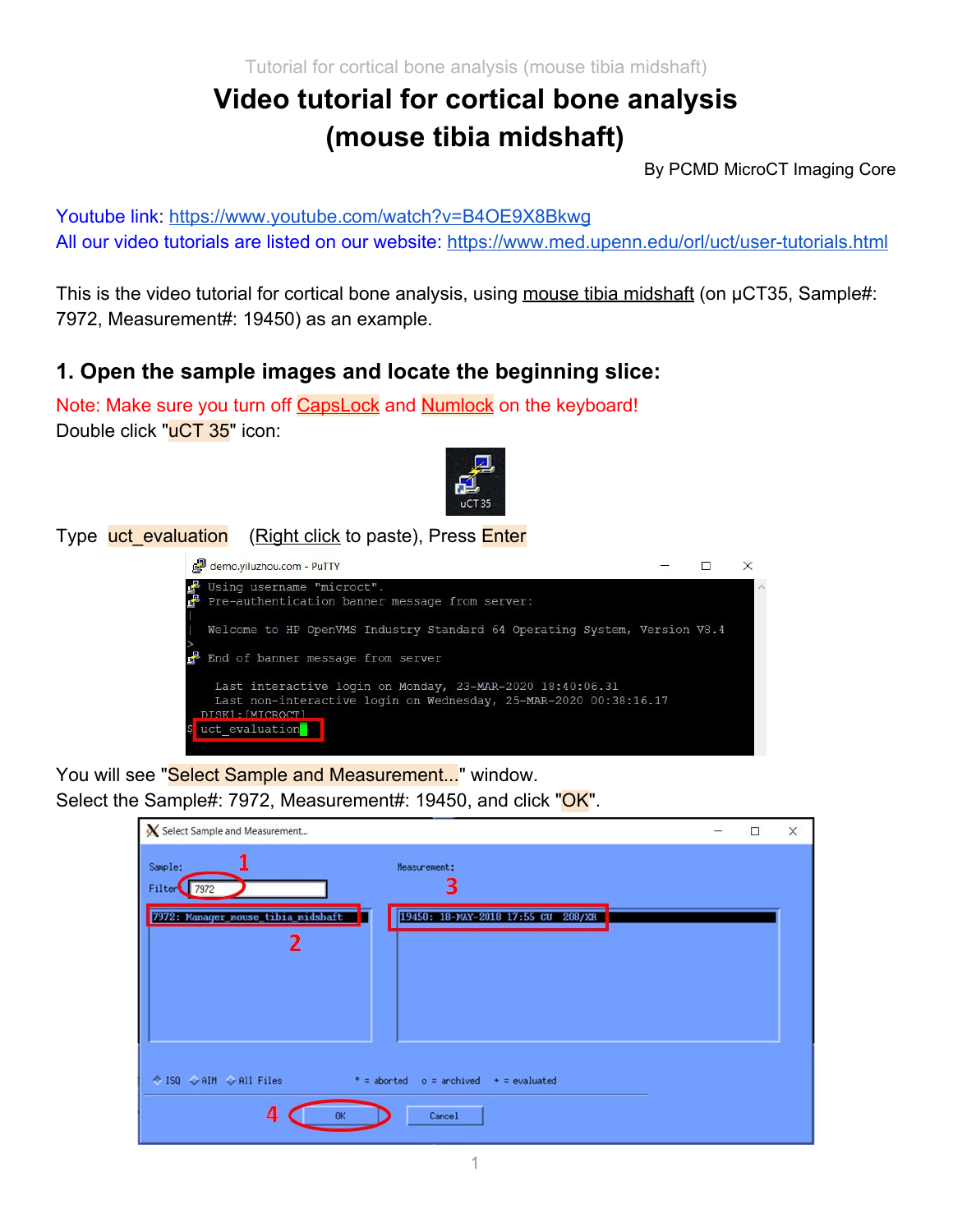In this example (mouse tibia midshaft), a 2.2 mm region consisting of 208 slices at the center of the mouse tibia were scanned at 10.5 µm nominal voxel size.



To determine which slices for your analysis, we recommend you to read the related publications with similar research purpose and animal species. For all past publications from users of our core facility, please visit <https://www.med.upenn.edu/orl/uct/publications.html>

In this example, we will analyze the middle 50 slices (0.525 mm) in the midshaft region of mice tibia. There are 208 slices in this sample, so we will contour from the 79th to 129th slice.

# **2. Draw the contours of cortical bone:**



Draw the contour in the COUNTER CLOCKWISE direction around the outer cortical bone perimeter.



Click the draw contour button again.

Draw the contour in the **CLOCKWISE** direction around the inner cortical bone perimeter. You don't need to draw these contours perfectly, as they could be automatically corrected later.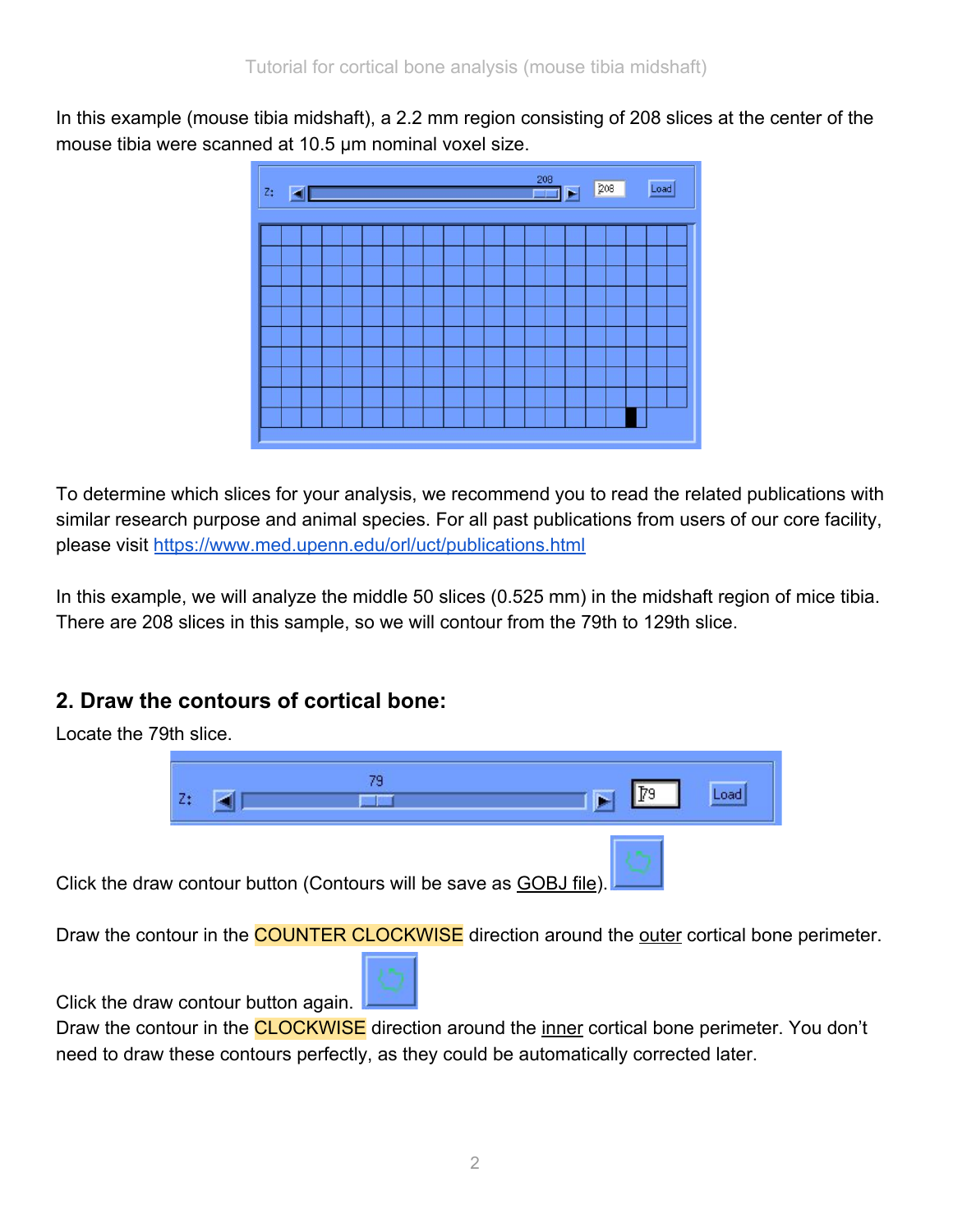

Click the "C..." button. Set contouring parameters:

Outer: 300, Inner: 400. If these parameters don't work well, you need to play around with it.

| X Contouring                                                                                                                            |                                                                                                         |                                                                                                                                                        | × |
|-----------------------------------------------------------------------------------------------------------------------------------------|---------------------------------------------------------------------------------------------------------|--------------------------------------------------------------------------------------------------------------------------------------------------------|---|
| Selection:<br>Current<br>$\triangledown$ Range<br>Gerwards<br>Backwards<br>$\Diamond$ All<br>7979<br>Set BP<br>Clear BP<br>Clear All BP | Global Scaling:<br>1.00<br>$\mathsf{\overline{X}}$<br>1.00<br>٧<br>Apply<br>Invert<br>Delete<br>Mor ph. | Contouring:<br>300<br>Outer Value [1/1000]<br>400<br>Inner Value [1/1000]<br>$4x \times 2x \times 3x$<br>Iterate Forwards<br>Therete Bachwards<br>Stop |   |
|                                                                                                                                         | Close Window                                                                                            |                                                                                                                                                        |   |

Note 1: If the contours are drawn too far away from the actual cortical bone, the software might crash. Note 2: Sometimes the automatic iterations don't work too seamlessly, especially in aged mice where the cortical bone begins to trabecularize. You might need to go back in to manually adjust the contours. It's important to check after the 50 slices are contoured.

Double click the regions between the cortical bone edges and the contour you just drawed imperfectly. It will automatically re-adjust your contour. Repeat double clicking until the contour is close enough to all cortical edges.

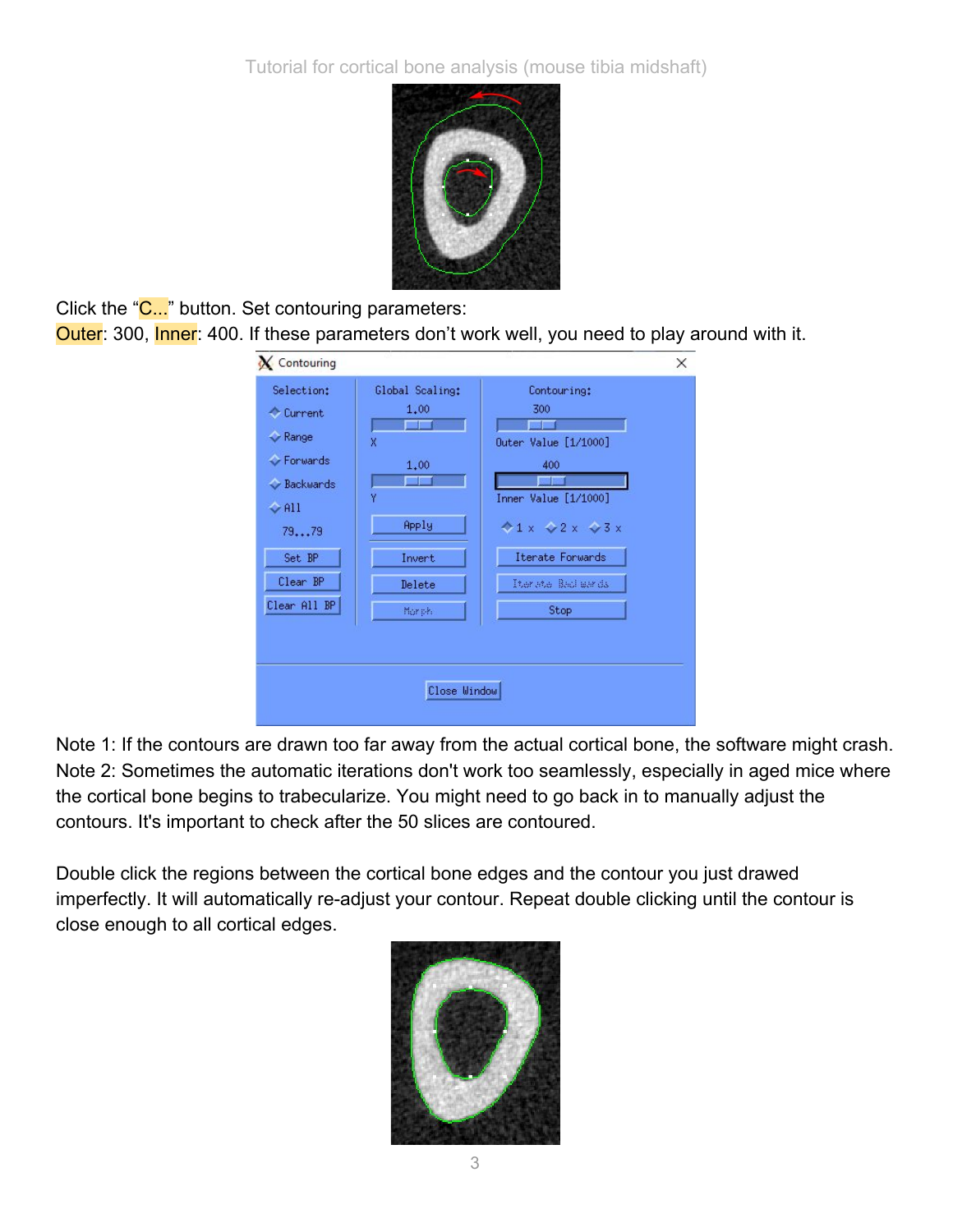Tutorial for cortical bone analysis (mouse tibia midshaft)

In the "Contouring" window, click the "Forward" button, then click "Iterate Forwards" button.

| <b>X</b> Contouring                                                                                                                    |                                                                            |                                                                                                                                                                      | × |
|----------------------------------------------------------------------------------------------------------------------------------------|----------------------------------------------------------------------------|----------------------------------------------------------------------------------------------------------------------------------------------------------------------|---|
| Selection:<br>Current<br>$\sim$ Range<br>Forwards<br>Backwards<br>$\Leftrightarrow$ All<br>79208<br>Set BP<br>Clear BP<br>Clear All BP | Global Scaling:<br>1.00<br>X<br>1.00<br>Apply<br>Invert<br>Delete<br>Morph | Contouring:<br>300<br>Outer Value [1/1000]<br>400<br>Inner Value [1/1000]<br>$41 \times 2 \times 23 \times$<br>2<br>Iterate Forwards<br>Ther she Beat war da<br>Stop |   |
|                                                                                                                                        | Close Window                                                               |                                                                                                                                                                      |   |

Then, the software will automatically draw contours on the slices forward.

After it completes 50 slices, you can click the "Stop" button.

The green slices indicate the slices where contours have been drawn

| z; | 129 |  |  |  |  |  |  |  |  |  | $\blacksquare$ | 129 | Load |  |  |  |
|----|-----|--|--|--|--|--|--|--|--|--|----------------|-----|------|--|--|--|
|    |     |  |  |  |  |  |  |  |  |  |                |     |      |  |  |  |
|    |     |  |  |  |  |  |  |  |  |  |                |     |      |  |  |  |
|    |     |  |  |  |  |  |  |  |  |  |                |     |      |  |  |  |
|    |     |  |  |  |  |  |  |  |  |  |                |     |      |  |  |  |
|    |     |  |  |  |  |  |  |  |  |  |                |     |      |  |  |  |
|    |     |  |  |  |  |  |  |  |  |  |                |     |      |  |  |  |
|    |     |  |  |  |  |  |  |  |  |  |                |     |      |  |  |  |
|    |     |  |  |  |  |  |  |  |  |  |                |     |      |  |  |  |
|    |     |  |  |  |  |  |  |  |  |  |                |     |      |  |  |  |
|    |     |  |  |  |  |  |  |  |  |  |                |     |      |  |  |  |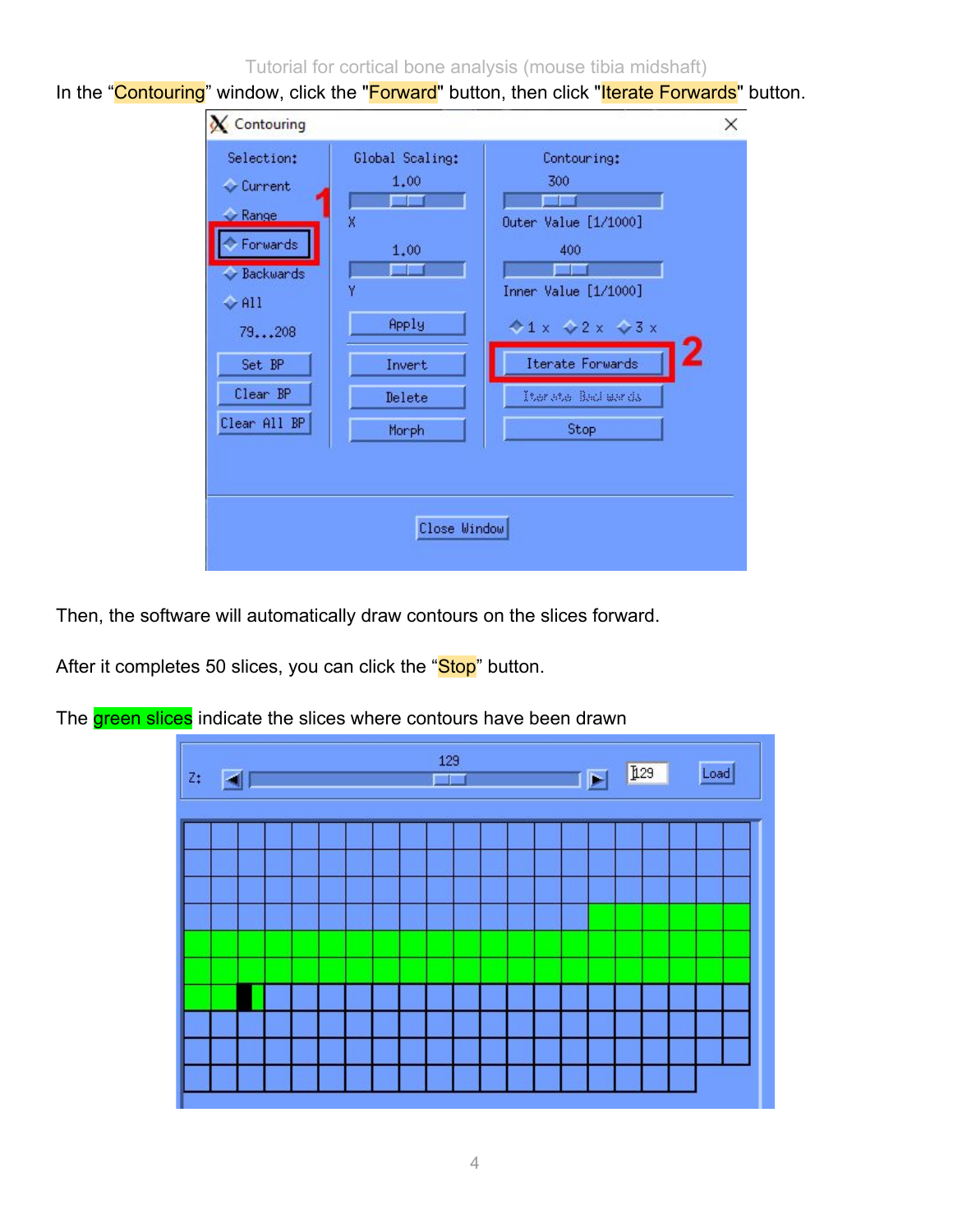## **3. Start cortical bone analysis.**





#### Select Task: 'Bone Midshaft Evaluation', Click "Select"

|                     | X Evaluation Script Selection                                                                                                                                                           |              |  | × |
|---------------------|-----------------------------------------------------------------------------------------------------------------------------------------------------------------------------------------|--------------|--|---|
| Filtert             | IT                                                                                                                                                                                      |              |  |   |
|                     | O: Default Evaluation (Site Code based)<br>1: 3D Segmentation of VOI, 1 solid object                                                                                                    |              |  |   |
|                     | 2: 3D Seg. of 2 VOIs: solid dense in transparent low dens obj<br>3: 3D Seg. of 2 VOIs: pores shown solid within transparent object                                                      |              |  |   |
|                     | 4: 3D Seg. of 2 VOIs with 2 contours, transparent conc.<br>5: Bone Trab, Morphometry (3D Seg, 3D Calc, Print Sheet)<br>6: BV/Density only Bone Eval. (3D Seg, BV and Dens Calc., Print) |              |  |   |
| 8: Convert to TIFF  | 7: Bone Midshaft Evaluation                                                                                                                                                             |              |  |   |
| 9: Convert to DICOM |                                                                                                                                                                                         |              |  |   |
|                     | For midshaft evaluation - also produces moment of inertia $(M0I)$ file                                                                                                                  |              |  |   |
|                     | Adds results to MOI LOG file in scratch also.<br>Printing: see help text of 'trab. morphometry'                                                                                         |              |  |   |
|                     | Select                                                                                                                                                                                  | Close Window |  |   |
|                     |                                                                                                                                                                                         |              |  |   |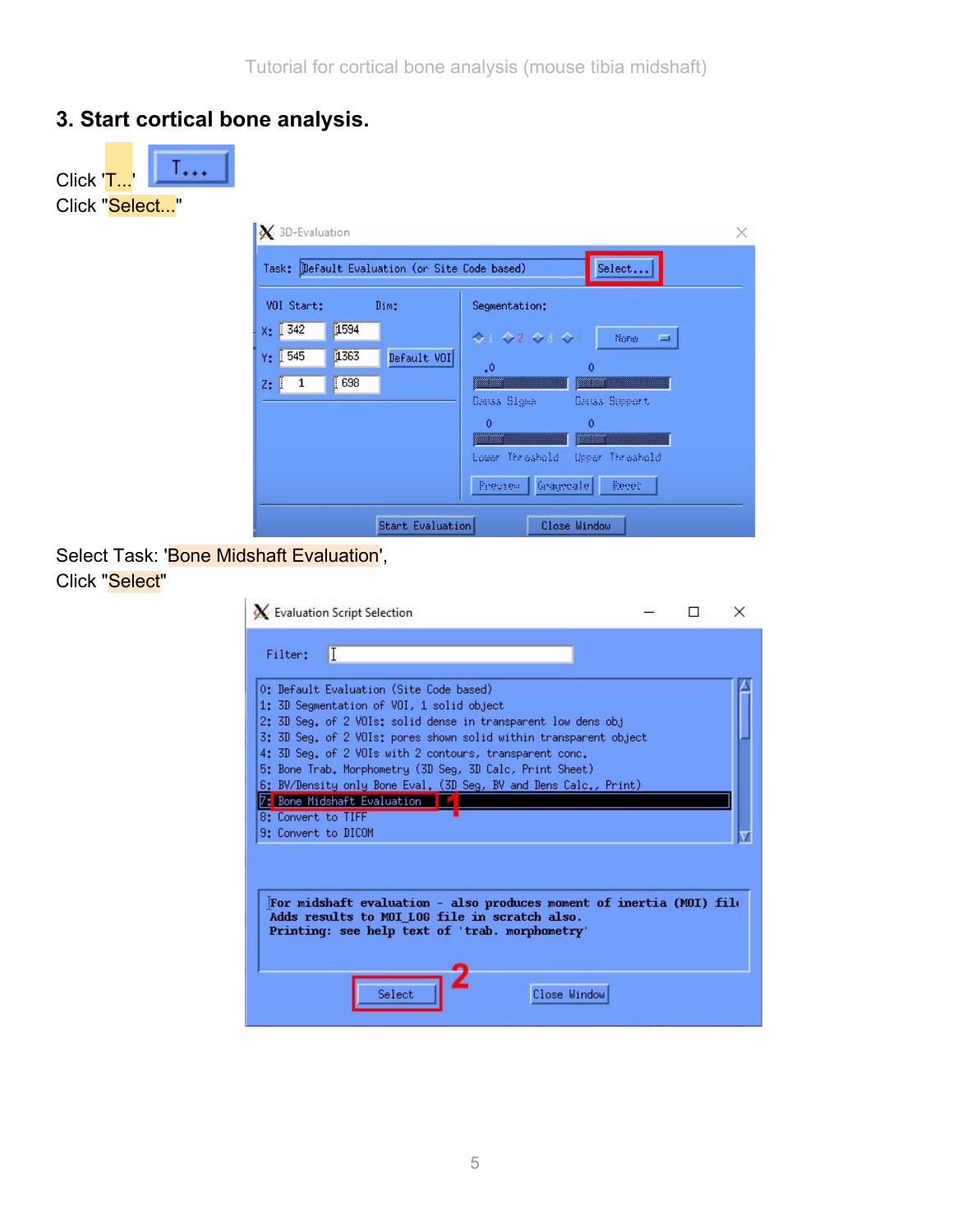#### Tutorial for cortical bone analysis (mouse tibia midshaft)

# **Pay attention to these parameters (Sigma, Support, Lower Threshold)! Important! In the same project, keep these parameters the same!**

You may adjust the "Lower Threshold" to an appropriate level. You may either move the bar by dragging your mouse or use the keyboard arrow key. Alternate clicking "Preview" and "Grayscale" to visualize the images. In this demo of mice tibia cortical bone, we set it: Sigma=1.2, Support=2, Lower Threshold=350.

(Note: Users should modify these parameters based on what they are analyzing.)

After the Lower Threshold is selected, click "Default VOI" (**VERY IMPORTANT!**) Click "Start Evaluation" (Save contours when it asks you)

| X 3D-Evaluation                            |                             | ×                                        |
|--------------------------------------------|-----------------------------|------------------------------------------|
| Task:                                      | 7: Bone Midshaft Evaluation | Select                                   |
| VOI Start:                                 | Dim:                        | Segmentation:                            |
| ľ<br>72<br>94<br>l<br>X:                   |                             | $41$ $42$ $43$ $4$<br>1/1000<br>$\equiv$ |
| ľ<br>134<br>67<br>Y:<br>I                  | Default VOI                 | 1,2<br>$\overline{2}$                    |
| 79<br>I<br>51<br>$\blacksquare$<br>$Z_{+}$ |                             |                                          |
|                                            |                             | Gauss Sigma<br>Gauss Support             |
|                                            |                             | 350<br>1000                              |
|                                            |                             | Lower Threshold<br>Upper Threshold       |
|                                            | 2                           | Preview<br>Grayscale<br>Reset            |
|                                            |                             |                                          |
|                                            | Start Evaluation            | Close Window                             |
|                                            |                             |                                          |

(This process will run in the background and can take up to 1 hour depending on your image size.) You may proceed to analyze other samples.